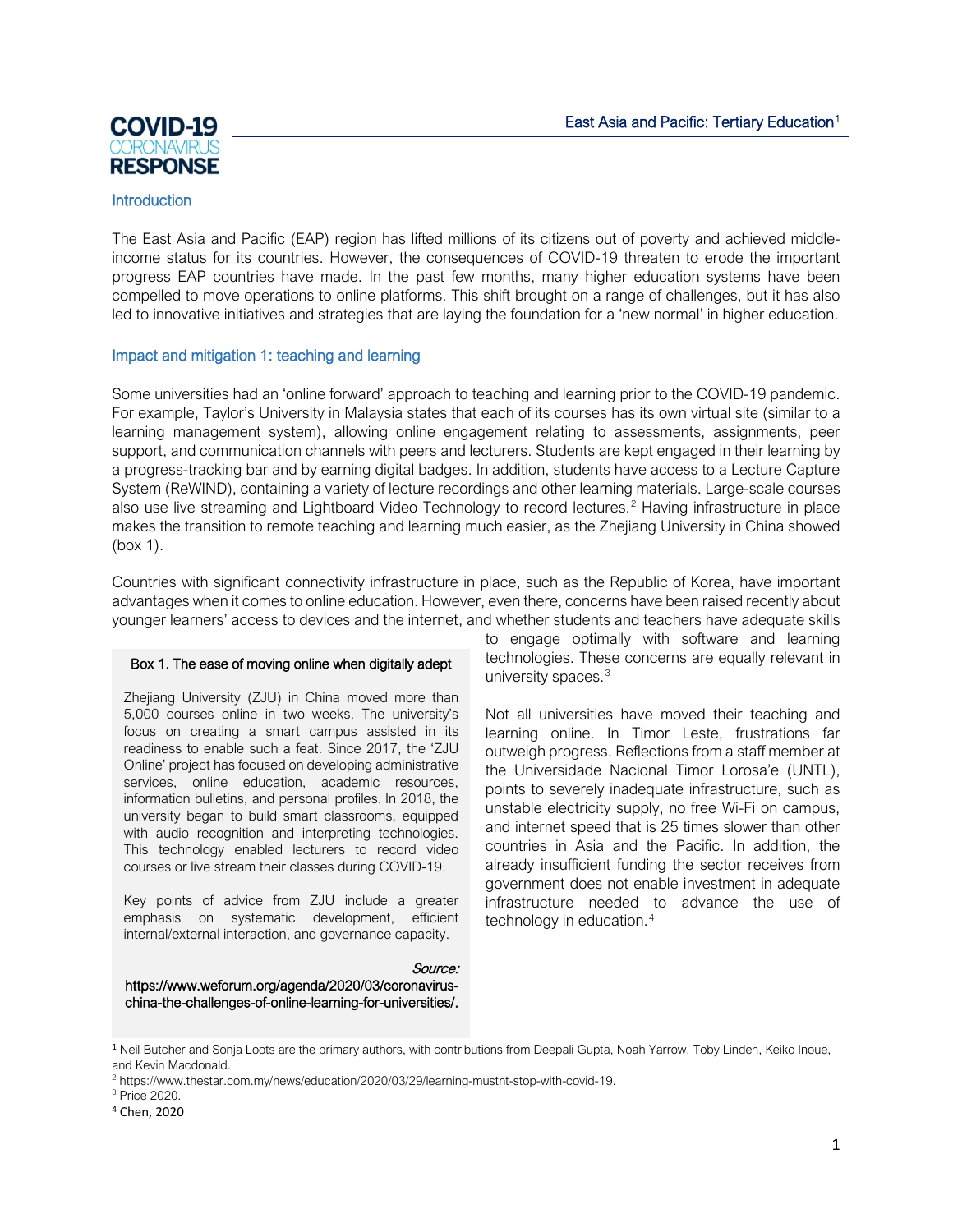#### Box 2. COVID-19 and youth unemployment: Refocusing on skills development

The EAP region is headed towards a skills crisis. Prior to the COVID-19 pandemic, young people in the EAP region were facing challenges to enter the labor market. These challenges are worsened by the COVID-19 crisis, and threaten to create a 'lockdown generation' that will bear the consequences of the crisis for some time. Almost half of young workers in the region are employed in the four sectors (wholesale and retail trade and repair, manufacturing, rental and business services, and accommodation and food services) hit hardest by the crisis and youth unemployment rates are rising quickly. Projections paint a dim picture of significant increases in unemployment, with some doubling the 2019 rate.

The International Labor Organization and Asian Development Bank stress the need for governments to adopt largescale and targeted responses that would include a strong focus on comprehensive labor market policies and minimizing the impact of educational disruptions, particularly for vulnerable youth. Prioritizing the educational and economic contribution of youth will improve the region's prospects for inclusive and sustainable growth, demographic transition, and social stability.

Higher education responses that could contribute to skills development among youth include that of Thailand, that aims to create jobs under the supervision of the universities, with an estimated 100,000 students and 200,000 graduate students incorporated into the program. Universities will not just hire these students, but also have to set up reskilling and upskilling programs (for example, in English and Digital literacy) to better align supply and demand. In addition to higher education, the Technical and Vocational Education and Training (TVET) sectors will play a vital role in skills development. To date, TVET institutions have struggled to adapt to the COVID-19 crisis. They are less likely to have appropriate digital infrastructure to support remote learning and might experience challenges in taking vocational subjects to digital platforms. The pandemic has identified gaps in infrastructure, resource and capacity needs that could inform national and regional policies and interventions to optimize the role TVET sectors play in skills development and mitigating the impact of the COVID-19 pandemic.

#### Source: Asian Development Bank and the International Labour Organization. Tackling the COVID-19 youth employment crisis in Asia and the Pacific https://www.adb.org/sites/default/files/publication/626046/covid-19-youthemployment-crisis-asia-**pacific.pdf; https://www.britishcouncil.or.th/en/uk-thailand-transnational-educationdevelopment-project-0/conversations-%E2%80%98building-collaboration%E2%80%99-%E2%80%93**

In general, the impact of COVID-19 on teaching and learning has been bittersweet. In the face of infrastructural and digital inequality challenges, the tone of many recent writings is shifting towards acknowledging the innovations that have sprouted from the pandemic, as well as the potential positive impact a 'new normal' could have in a post-COVID world. China, for example, has made more than 30,000 online courses for higher education freely available.<sup>[5](#page-1-0)</sup> In the Philippines, the Commission on Higher Education has been working with higher education institutions to provide training and capacity building for faculty members on flexible learning, they launched the online teaching and learning resource platform, *PHL CHED Connect*, and coordinating the *CHEd Hi-Ed Bayanihan* digital community, which is a space for educators to share innovative responses in the context of Philippine higher education.<sup>[6](#page-1-1)</sup>

The potential benefits of a more online-oriented higher education system go beyond teaching and learning. In Vietnam, for example, online education is expected to bring some relief to current traffic problems in big cities, students in remote areas will have a better chance to participate in higher education, and collaborative partnerships between national and international institutions in developing and offering joint online programs and degrees could change the way qualifications are structured.<sup>[7](#page-1-2)</sup> China is feeling the pressure to expand participation in higher education. One challenge to pursue this expansion is the limited space that traditional campuses have to accommodate more students, which can be solved by investing in large-scale online

<span id="page-1-0"></span><sup>5</sup> Teter & Wang, 2020

<span id="page-1-1"></span><sup>6</sup> Joaquin, Biana & Dacela, 2020

<span id="page-1-2"></span><sup>7</sup> Pham & Nguyen, 2020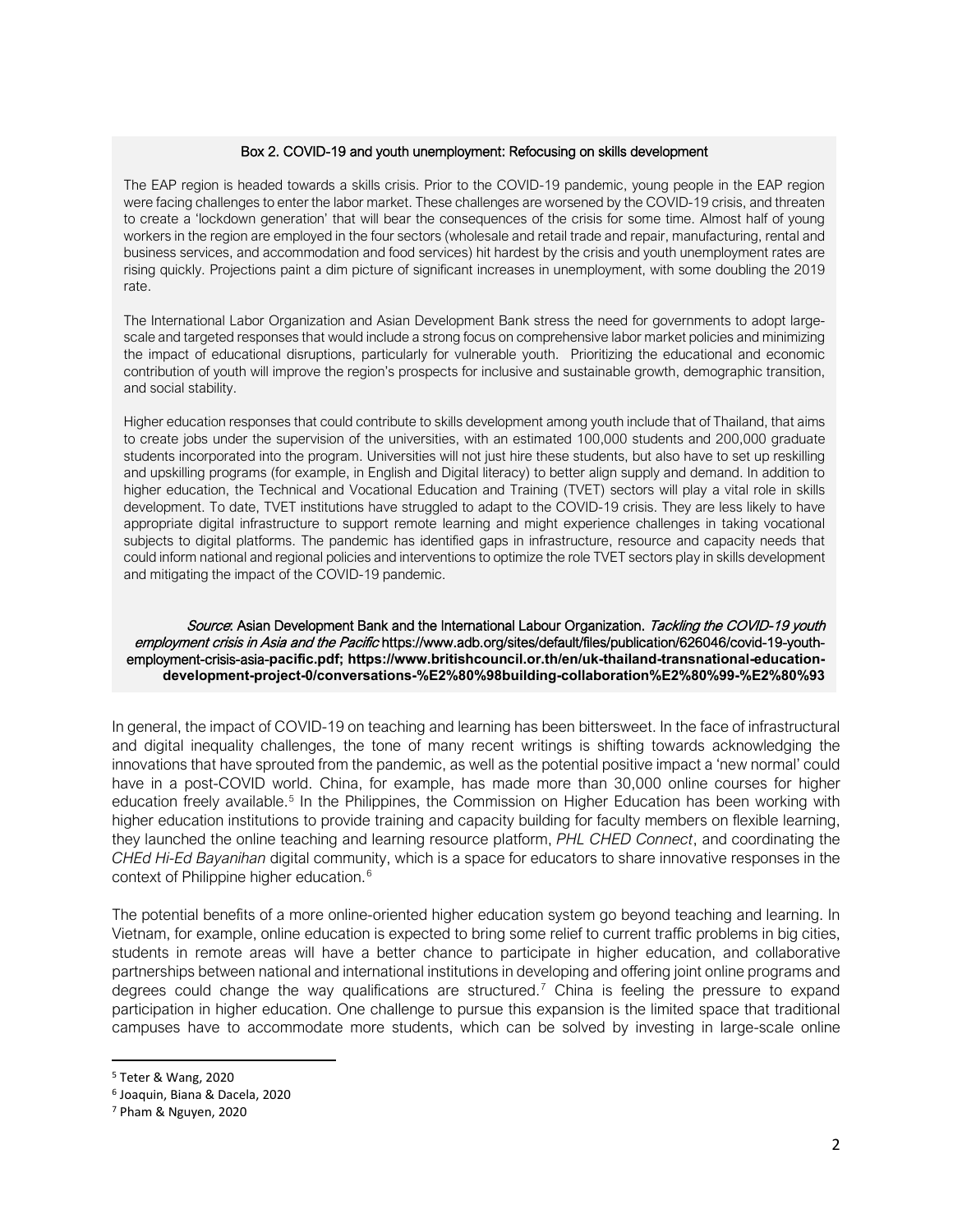teaching and learning programs. A further advantage of online studies is that it can stimulate more interaction between students and teachers, which several East Asian studies have shown.<sup>[8](#page-2-0)</sup> Finally, lecturers in Thailand also comment on the potential of more online-based courses to contribute to lifelong learning, where education has no age limit and people can upskill or reskill whenever they choose.<sup>[9](#page-2-1)</sup> Ultimately, the COVID-19 experience is stimulating long overdue dialogue about new ways forward for teaching and learning in higher education.<sup>[10](#page-2-2)</sup>

### Impact and mitigation 2: examinations, admission, graduation

While most graduation ceremonies in the EAP region have been postponed, there are examples of innovative ways in which students can experience and celebrate graduations together (see box 3).

A lingering and growing concern related to teaching and learning is assessment. In Malaysia, summative assessments beyond traditional pen-and-paper forms are almost unheard of, which has forced universities to rethink how assessment can be carried out and, more importantly, whether this is the time to change.[11](#page-2-3) In Hong Kong, many written examinations were replaced by oral examinations and diversified assessment tasks. [12](#page-2-4) In Brunei, all assessments were converted to 100 percent coursework.<sup>[13](#page-2-5)</sup> Respondents from the Asia and Pacific region to a survey on the impact of COVID-19 on global higher education indicate that around two-thirds of institutions (62 percent) planned to carry out examinations. Among them, almost half (46 percent) planned to administer examinations through new

### Box 3. Virtual graduation by remote-controlled robots

With the help of a few remote-controlled robots, tablets, and Zoom, the Business Breakthrough University in Tokyo, Japan, successfully hosted a graduation ceremony. The 'Newme' robots were developed by the ANA Group and controlled by four students and a few administrative staff actually attending the ceremony. Graduates joined the ceremony via Zoom, with their faces screened on tablets positioned as faces on the graduation-gear donning robots. The ceremony included all traditional elements of graduation, but without the risk of all the people in one room together.

#### Source: [https://www.businessinsider.co.za/university-in](https://www.businessinsider.co.za/university-in-japan-used-robots-for-virtual-graduation-2020-4?r=US&IR=T)[japan-used-robots-for-virtual-graduation-2020-](https://www.businessinsider.co.za/university-in-japan-used-robots-for-virtual-graduation-2020-4?r=US&IR=T) [4?r=US&IR=T.](https://www.businessinsider.co.za/university-in-japan-used-robots-for-virtual-graduation-2020-4?r=US&IR=T)

measures. Around 30 percent of Asian higher education institutions were either planning to postpone exams or place them on hold.<sup>[14](#page-2-6)</sup> In Singapore, students in courses that cancelled examinations were allocated grades based on students' existing scores. They were further allowed to receive satisfactory/unsatisfactory scores for these courses so that their Grade Point Average scores would not be affected.<sup>[15](#page-2-7)</sup> Vietnamese universities also introduced flexible measures to allow final-year students a fair opportunity to graduate, including having students work on their theses instead of taking alternative modules as in previous years, receiving online guidance from professors to complete their work and only taking practice tests when they return to campus, and providing students who are eligible to graduate with temporary degrees and transcripts.<sup>[16](#page-2-8)</sup>

Another key concern is the impact of postponing final secondary school examinations and university entrance examinations on admissions, which impacts the tertiary pipeline of human capital production. In Hong Kong SAR, China, around 50,000 students take the examinations annually. There are concerns that disruptions in timing might push learners to apply to overseas universities, pursue remote alternatives at other universities, or create a bottleneck in admissions to local universities. [17](#page-2-9) Similarly, cancellation of the school exit examinations in Malaysia has raised concerns that this will put students at a disadvantage compared to applicants from other

<span id="page-2-2"></span><sup>10</sup> Holliday & Postiglione, 2020

<span id="page-2-0"></span><sup>8</sup> Dunrong & Jin, 2020

<span id="page-2-1"></span><sup>9</sup> British Council, 2020b

<span id="page-2-3"></span><sup>11</sup> Wan, 2020

<span id="page-2-4"></span><sup>12</sup> Holliday & Postiglione, 2020

<span id="page-2-6"></span><span id="page-2-5"></span><sup>13</sup> Suhaili, 2020

<sup>14</sup> International Association of Universities, 2020

<span id="page-2-7"></span><sup>15</sup> Rudolph, Tan, Crawford & Butler-Henderson, 2020

<sup>16</sup> [https://en.vietnamplus.vn/universities-implement-different-solutions-to-ensure-timely-graduation/171440.vnp.](https://en.vietnamplus.vn/universities-implement-different-solutions-to-ensure-timely-graduation/171440.vnp)

<span id="page-2-9"></span><span id="page-2-8"></span><sup>17</sup> [https://www.universityworldnews.com/post.php?story=20200325174758462.](https://www.universityworldnews.com/post.php?story=20200325174758462)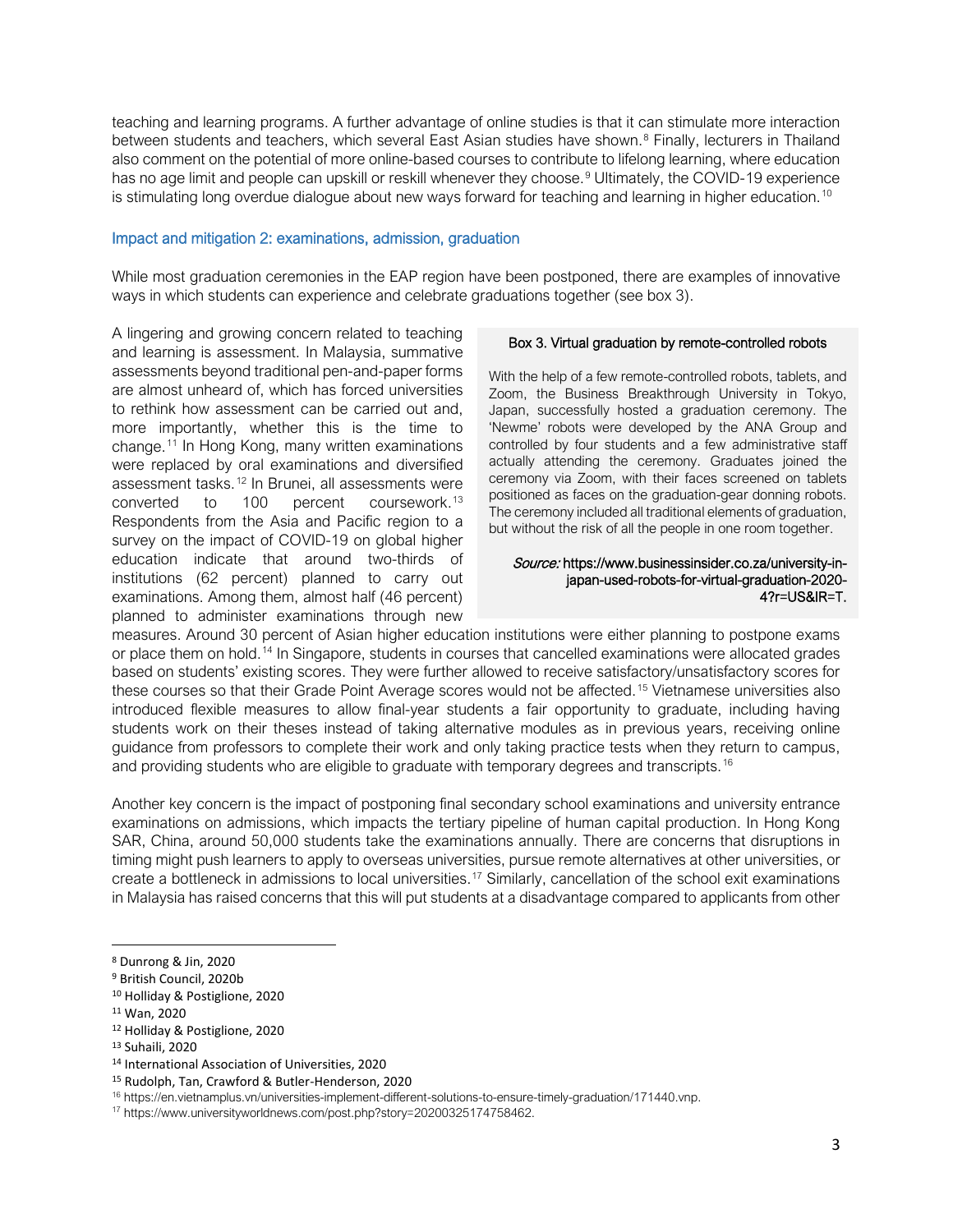countries when it comes to securing limited public university spots.[18](#page-3-0) Korea has pushed back its college entrance examinations scheduled for November, as concerns persist over a possible resurgence of COVID-19.[19](#page-3-1)

## Students' experiences

Student respondents from the EAP region to I-graduate's COVID-19 survey report higher satisfaction with institutional responses to the pandemic in Thailand (86 percent), Malaysia, and Singapore (both 79 percent) than the global average of 70 percent.<sup>[20](#page-3-2)</sup> Other benefits noted by respondents to the Australian Domestic Student Survey and a Korean university student satisfaction survey include the flexibility of online study in 2020, saving time by not travelling to campus, and minimizing contact with people, although some Australian students reflected on missing out on campus-based opportunities for social interaction.<sup>[21](#page-3-3)</sup>

Other research on students' experiences highlight some of the challenges they faced during 2020. In Korea, a survey of almost 3,000 students show that their main concern is poor teaching quality, particularly a lack of technical and online pedagogical skills, followed by complaints about tuition fees.<sup>[22](#page-3-4)</sup> In Indonesia, three quarters of the 206 student survey respondents from 12 Indonesian universities considered online learning during the COVID-19 pandemic to be worse than regular face-to-face learning. Explanations for this include the culture shock of moving to remote learning, struggling to adjust to independent time management, lacking appropriate access to devices or internet, and less interactive engagements with teachers and fellow students.<sup>[23](#page-3-5)</sup> Finally, a common theme across respondents from Thailand, Singapore and Malaysia is a wish for an adjustment of fees if students do not have the same access to facilities that they had pre-COVID.<sup>[24](#page-3-6)</sup>

# Equity and infrastructure

Inequality is a major concern in the EAP region. National poverty rates in EAP countries differ widely. At the lower end of the poverty spectrum are Malaysia (0.4 percent), China (1.7 percent), and Vietnam (7 percent), while countries such as Timor-Leste (42 percent), Papua New Guinea (40 percent), and Micronesia (41 percent) show higher poverty rates.<sup>[25](#page-3-7)</sup> Digital inequalities persist, even in countries with lower economic disparities. Only three countries—Singapore, Brunei, and Malaysia—have over 80 percent internet penetration. In Thailand and Cambodia, less than 60 percent of the population (57 and 50 percent, respectively) has access to the internet, while around 40 percent of the Myanmar and Vietnam populations have access. Prior to 2020, 74 percent of Indonesian households had access to the internet, although reports of individual internet usage was lower at around 50 to 60 percent. It is estimated that individual use increased by almost 10 percent during 2020.<sup>[26](#page-3-8)</sup> The digital divide, however, is about more than just access to the internet. It also extends to the reliability, speed, and affordability of internet/data access, as well as having access to electronic devices and the skills to optimally make use of such devices. Inequalities tend to intersect, with the most vulnerable often facing more than one disadvantage, thereby amplifying the impact. In Indonesia, for example, male students

https://olc.worldbank.org/system/files/Higher%20Education%20During%20COVID-19%20-

%20Early%20Lessons%20from%20Korea%20%28Presentation%29.pdf

<span id="page-3-0"></span><sup>1</sup>[8https://www.malaymail.com/news/malaysia/2020/04/13/cancellation-of-matriculation-semester-ii-exams-creates-unfair-university](https://www.malaymail.com/news/malaysia/2020/04/13/cancellation-of-matriculation-semester-ii-exams-creates-unfair-university-a/1856138)[a/1856138](https://www.malaymail.com/news/malaysia/2020/04/13/cancellation-of-matriculation-semester-ii-exams-creates-unfair-university-a/1856138)

<span id="page-3-1"></span><sup>1</sup>[9https://www.japantimes.co.jp/news/2020/03/31/asia-pacific/south-korea-open-schools-online-reschedule-college](https://www.japantimes.co.jp/news/2020/03/31/asia-pacific/south-korea-open-schools-online-reschedule-college-exam/#.XptWBegzbIU)[exam/#.XptWBegzbIU](https://www.japantimes.co.jp/news/2020/03/31/asia-pacific/south-korea-open-schools-online-reschedule-college-exam/#.XptWBegzbIU)

<span id="page-3-2"></span><sup>20</sup> https://www.tribalgroup.com/blog/asean-institutions-set-high-standards-in-their-response-to-covid-19

<span id="page-3-3"></span><sup>21</sup> https://www.qs.com/portfolio-items/australia-domestic-student-survey-2020/;

<span id="page-3-4"></span><sup>22</sup> https://www.hankyung.com/society/article/2020090691531

<span id="page-3-5"></span><sup>23</sup> Susilana, Hutagalung & Sutisna, 2020

<span id="page-3-6"></span><sup>24</sup> https://www.tribalgroup.com/blog/asean-institutions-set-high-standards-in-their-response-to-covid-19

<span id="page-3-7"></span><sup>25</sup> World Bank 2020.

<span id="page-3-8"></span><sup>26</sup> [https://www.channelnewsasia.com/news/commentary/coronavirus-covid-19-malaysia-indonesia-school-e-learning-online-12616944;](https://www.channelnewsasia.com/news/commentary/coronavirus-covid-19-malaysia-indonesia-school-e-learning-online-12616944)  BPS Statistics Indonesia, 2019; https://jakartaglobe.id/tech/indonesia-has-197-million-internet-users-in-2020-apjii-survey-shows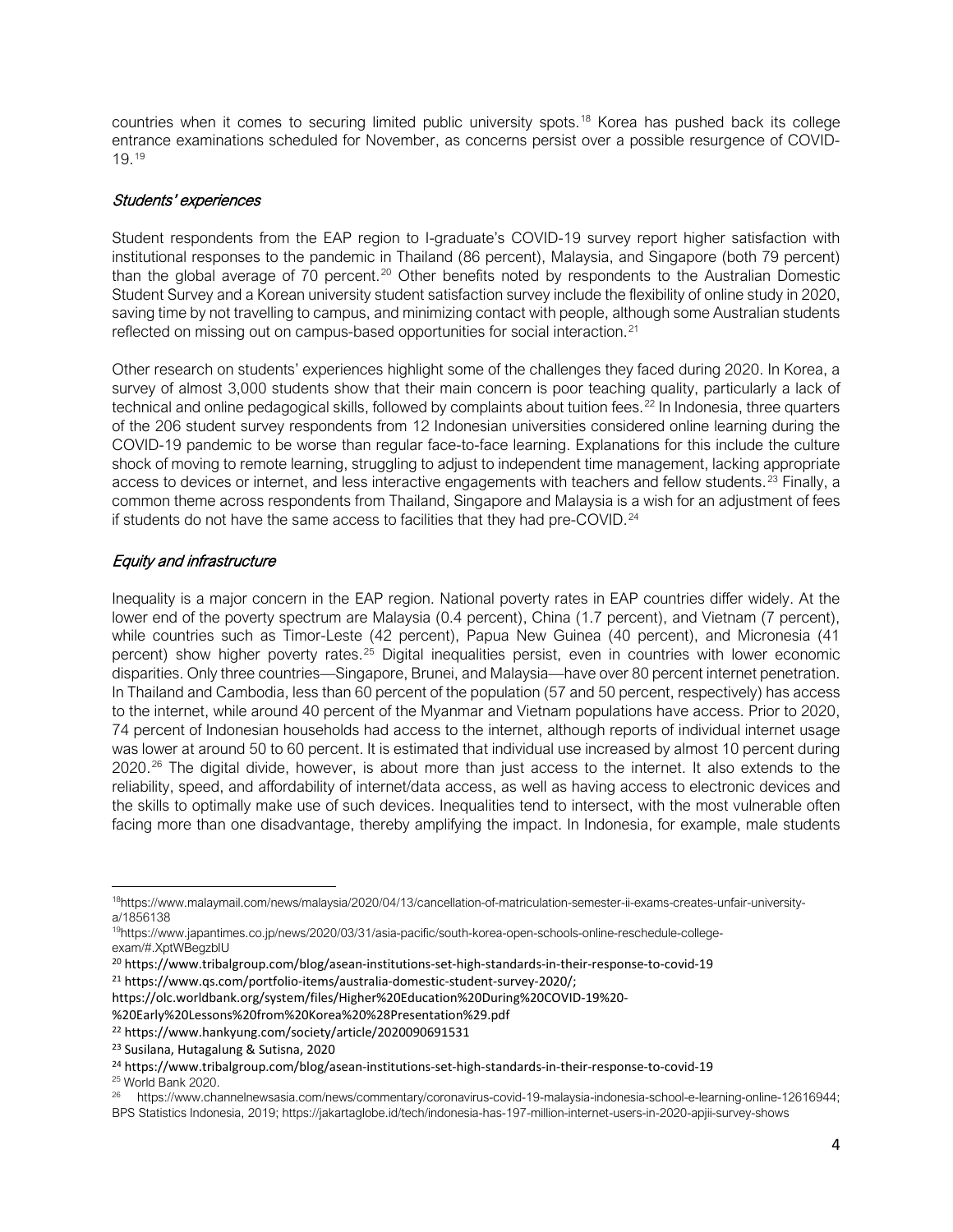from rural areas tend to drop out of school to find work. Concerns are that the larger economic impact of COVID-19 on households will increase this behavior, as young people might feel obliged to contribute to the family's economic stability. The same concerns may be relevant for students enrolled in higher education.<sup>[27](#page-4-0)</sup> Young people from low-income Thai populations only have a 5 percent chance of getting into higher education, about six times below the national average. These existing equity gaps are exacerbated by the pandemic and will likely influence the opportunities vulnerable students have for some time beyond the pandemic.<sup>[28](#page-4-1)</sup>

#### Box 4. Loaning devices to bridge digital inequality

With many school learners without devices to study at home, or struggling with out-of-date devices, Singapore has loaned around 12,500 laptops or tablets, as well as 1,200 internet enabling devices, to school learners. Low-income families can also apply for subsidized computers and free broadband services.

Source: [https://www.channelnewsasia.com/news/singapore/covid19](https://www.channelnewsasia.com/news/singapore/covid19-laptops-schools-moe-education-home-based-learning-12658828) [-laptops-schools-moe-education-home-based-learning-](https://www.channelnewsasia.com/news/singapore/covid19-laptops-schools-moe-education-home-based-learning-12658828)[12658828.](https://www.channelnewsasia.com/news/singapore/covid19-laptops-schools-moe-education-home-based-learning-12658828)

Most reports provide similar narratives to that of the Philippines: 'Some of the schools have transitioned to online learning, but it has been challenging for students without access to internet.' [29](#page-4-2) Responding to inequalities has proven difficult. Many institutions or governments have resorted to a loan system to provide students in need with appropriate devices (see box 4). Similarly, responses to digital inequalities in Vietnam resulted in a range of specialized policies pertaining to fee reduction, support to purchase laptops, and accessing broadband internet. Yet, despite support for infrastructure and devices, some students living in remote or isolated areas could not keep up with the rapid technological changes and institutions had to rely on more traditional distance education techniques to ensure their continued participation.<sup>[30](#page-4-3)</sup>

#### Box 5. Collaborative partnerships as an outcome of COVID-19

Since early 2020, NYU Shanghai has been engaging in around 300 courses via digital technologies. In a collective effort, the University has developed a Digital Teaching Toolkit to help others ensure high quality teaching and learning. The Toolkit website reviews a variety of technological support structures, and includes tools, instructional materials, and tips. It also includes a guide to the various digital tools and software recommended by the NYU Shanghai Library's Research and Instructional Technology Services (RITS) team, complete with their various strengths and weaknesses. The toolkit also helps professors match their preferred modes of digital instruction with appropriate technologies.

Collaborations with the private sector have also strengthened during COVID-19. Many governments have partnered with Internet service providers to provide data packages or free access to learning support websites. In Vietnam, nine national and international businesses have offered special deals to support to the government in the form of infrastructure or access to digital or educational platforms.

Sources:

 [https://shanghai.nyu.edu/news/nyu-shanghai-makes-digital-toolkit-available-fellow-universities-going-online;](https://shanghai.nyu.edu/news/nyu-shanghai-makes-digital-toolkit-available-fellow-universities-going-online) Digital Teaching Toolkit[: https://wp.nyu.edu/shanghai-online\\_teaching/;](https://wp.nyu.edu/shanghai-online_teaching/) Ministry of Education and Training, Vietnam. 2020. Offered support for training institutions in e-learning due to the impact of COVID-19 pandemic

### **Staffing**

Technological aids, infrastructure, and access concerns, as well as the anxiety accompanying moving to online platforms, dominate reporting. Underreported though is the considerable impact that such changes have on lecturers, who, in many cases, need to: refocus and rethink curricula, engagement, and assessment; learn to

<span id="page-4-1"></span><sup>28</sup> https://www.universityworldnews.com/post.php?story=20201120100921758

<span id="page-4-0"></span><sup>27</sup> [https://www.thejakartapost.com/academia/2020/04/07/covid-19-how-will-it-affect-human-capital.html.](https://www.thejakartapost.com/academia/2020/04/07/covid-19-how-will-it-affect-human-capital.html)

<span id="page-4-2"></span><sup>29</sup> CNN Philippines 2020.

<span id="page-4-3"></span><sup>30</sup> Hiep-Hung Pham & Tien-Thi-Hanh Ho. 2020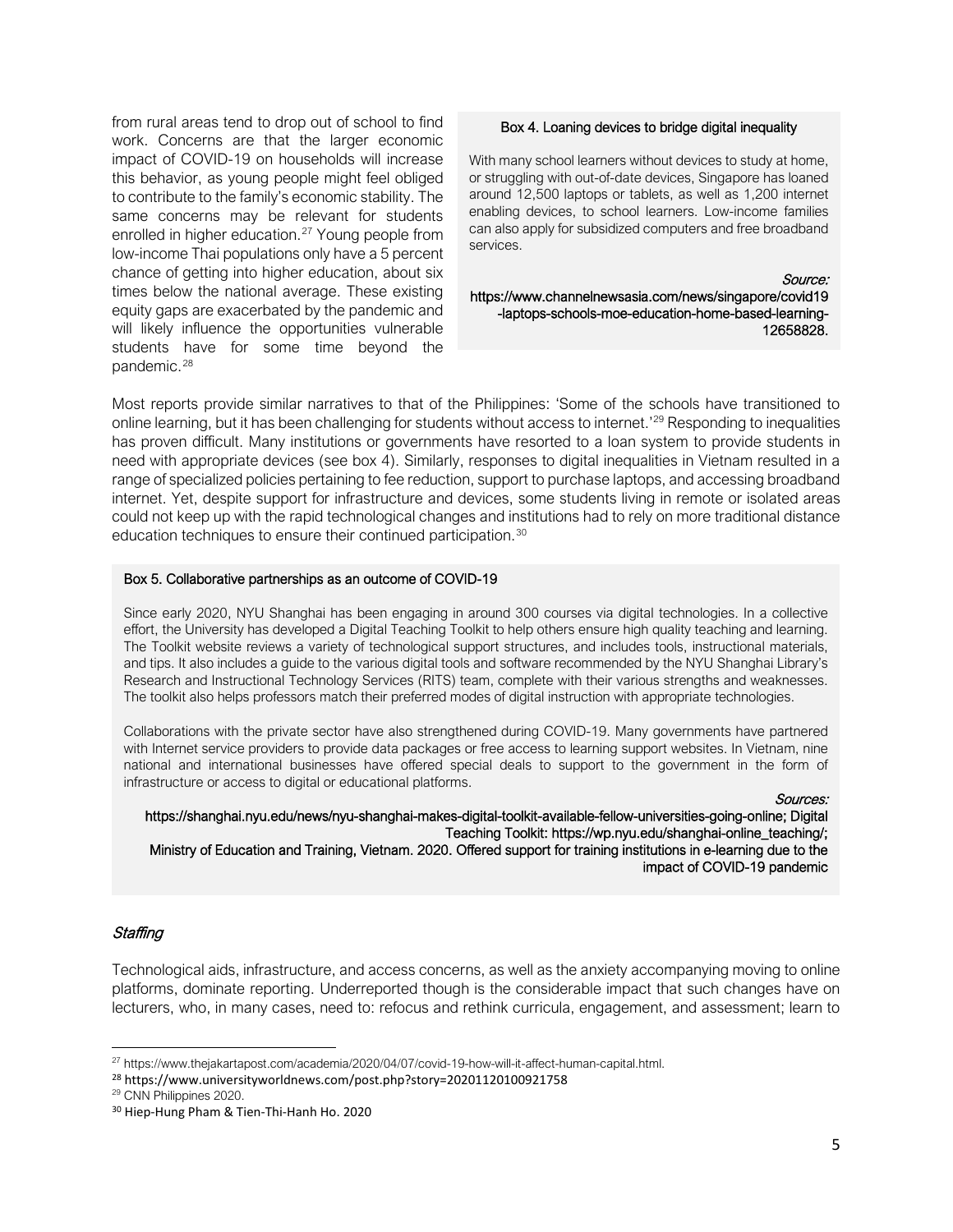use software and technology well enough to optimize these platforms for learning and teaching; and make sure that all their students are included and are coping. In Vietnam, initially around half of public and private higher education institutions moved to remote learning. Teachers were trained via online workshops and those not proficient in modern technology received private tutoring at home.<sup>[31](#page-5-0)</sup> Examples of how lecturers in EAP countries are supported, how they take the initiative, and the lessons they have learned along the way are shared in boxes 5 and 6.

### Box 6. Supporting lecturers in moving online

When the Singapore Institute of Technology moved to e-learning, some lecturers already had experience in online or remote teaching, but some did not. Moving everything online required considerable preparation. According to the Institute, some of the key factors that helped the transition include:

- *A consistent, whole university approach*. Selected teaching support technologies were made available to all teaching staff and students. These key tools provided some consistency so that students were neither confused nor rushed into learning different tools.
- *Ensuring learning outcomes were uncompromised*. Alternative assessment methods were needed to assess the same learning outcomes. A policy was drafted to introduce flexibility with faster approval routes for changes that were needed.
- *Being student centered.* It remains important to engage learners. Lecturers showed some innovativeness through conducting live streaming classes and using polls and quizzes to engage learners. In addition, arrangements were made for students who did not have access to a laptop to borrow one.
- *Clear, frequent communication*. It was key to understand concerns at different points in time. An initial university-wide survey was undertaken just before e-learning commenced, to inform staff of student needs and fears. A follow-up survey through student management committees two weeks after moving online enabled further tweaks to improve the experience. Communication channels were also important for staff and students to see and share each other's concerns and experiences.
- *Making training available in through a multitude of tools*. Training resources were provided to staff and students to help them make use of tools and prepare them to learn in an online environment. Academic advisers also spent time talking to students about topics such as time management, managing procrastination, and recognizing that the online learning environment could be distracting for some students.

#### Source: Lim, M. 2020. Educating despite the Covid-19 outbreak: lessons from Singapore. [https://www.timeshighereducation.com/blog/educating-despite-covid-19-outbreak-lessons-singapore.](https://www.timeshighereducation.com/blog/educating-despite-covid-19-outbreak-lessons-singapore)

### Internationalization

The impact of COVID-19 on the internationalization of higher education is a key concern. China is the biggest contributor of international students to regions such as the United Kingdom and Australia. A survey of almost 11,000 Chinese students studying in the United Kingdom revealed that around 40 percent are undecided about whether they will return to complete their studies, while 13 percent already indicated that they do not plan to return.[32](#page-5-1) Australia faces a similar concern. With international students contributing around US\$31 billion to the national economy and 40 percent of the Australian higher education system relying on revenue generated from international students, universities and the government are under pressure to devise plans to keep these students. While the first international students recently returned to Australia after an eight-month exclusion period, projections indicate a significant decrease in income from international students at least in the next couple of years.<sup>[33](#page-5-2)</sup>

<span id="page-5-0"></span><sup>&</sup>lt;sup>31</sup> Hiep-Hung Pham & Tien-Thi-Hanh Ho. 2020

<span id="page-5-1"></span><sup>32</sup> British Council 2020.

<span id="page-5-2"></span><sup>33</sup> https://thepienews.com/news/aus-nt-welcomes-first-international-students/?mc\_cid=9e3b0fba29&mc\_eid=eccb5ba16c; https://westpaciq.westpac.com.au/Article/43639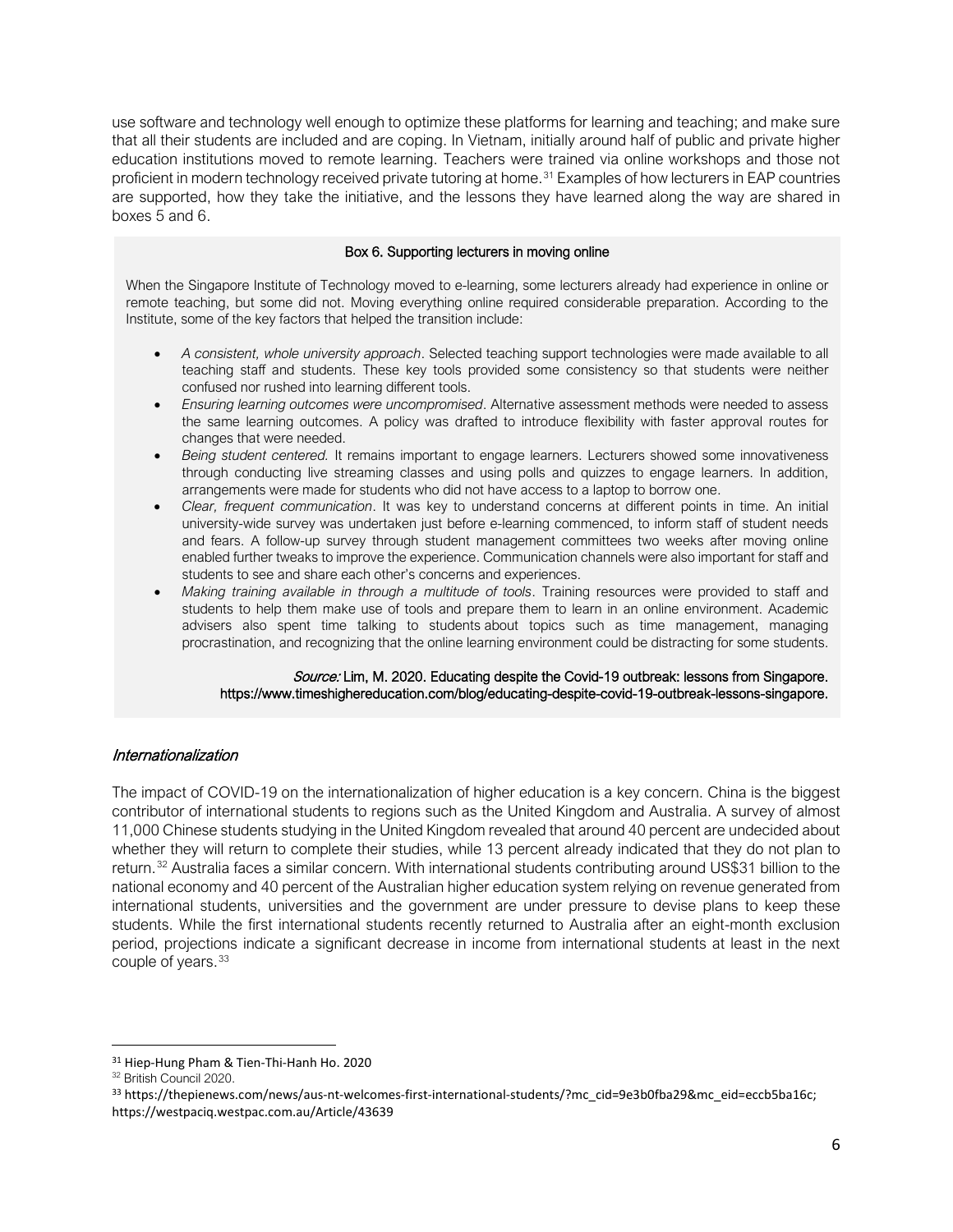For international students heading to China, at least three of the country's top universities have cancelled entry examination requirements for overseas students. $34$  This might ease the entry process and attract more students. Top Vietnamese institutions have also seen significant increases in applications from local students, who under different circumstances, might have moved abroad to study.<sup>[35](#page-6-1)</sup>

# Financing (student financial aid / institutional financing)

The financial implications of COVID-19 extend from immediate concerns about the welfare of students and staff to longer-term, sector-wide concerns about support needed to recover from the effects of the pandemic. Some countries are helping students affected by the pandemic. For example, in Malaysia, many students were stuck on campuses under the government's Movement Control Order. Certain institutions in Malaysia were using disaster relief funds to support students locked in on campuses,<sup>[36](#page-6-2)</sup> and distributing food and other necessities to ensure their well-being.<sup>[37](#page-6-3)</sup> Some institutions in Vietnam are providing scholarships to students with families most badly affected by the pandemic.<sup>[38](#page-6-4)</sup> In the Philippines, institutions are considering whether they should refund student tuition fees,<sup>[39](#page-6-5)</sup> while 52 Thai universities have pledged to reduce tuition fees to relieve pressure on students.[40](#page-6-6)

COVID-19 also poses a high risk for job losses and decreased tuition revenue. There is also an increasing possibility of long-term impacts related to future budget constraints. Several universities across China have announced reductions in research funding and other expenses due to the economic impact of COVID-19.<sup>[41](#page-6-7)</sup> The increasing probability of international students not returning to their host institutions, or enrolment targets not being met because of administrative changes in school exit examinations or admission criteria, could have dire consequences, particularly on already struggling or vulnerable systems. The Malaysian private higher education system is such an example. The return of international students and meeting enrolment targets will determine whether institutions stay open and staff stay employed.<sup>[42](#page-6-8)</sup> Economies in the region are expected to experience slowed or even negative growth, making it likely that lower tax receipts will be available to finance government contributions to public universities as well, while sectors such as health are expected to consume higher-than-usual portions of government spending. Private institutions that depend on tuition fees as the main source of income are most at risk. With private institutions making up half of the world's postsecondary institutions, the impact on the greater higher education sector will likely be significant.<sup>[43](#page-6-9)</sup> In Cambodia, as elsewhere, higher education institutions must continue to pay ongoing running costs, including staff salaries, even though there has been pushback from families who argue that the altered delivery of education to students should mean reduced tuition fees.<sup>[44](#page-6-10)</sup>

## Quality assurance

Some institutions acted quickly to develop policies guiding teaching and learning, assessment, and other practices, while others already had e-learning policies in place. However, the pace at which contact courses had to be transformed into remote learning courses leaves space for questions around quality. Normally, developing online courses would require inputs from a team of experts, including academics and instructional designers. Many lecturers and students have resorted to a process of trial and error to work out how to best

<span id="page-6-0"></span><sup>34</sup> <https://www.universityworldnews.com/post.php?story=20200516103143843>

<span id="page-6-1"></span><sup>35</sup> http://www.vnu.edu.vn/ttsk/?C1654/N27279/Bien-kho-khan-thanh-co-hoi-vang.htm

<span id="page-6-2"></span><sup>3</sup>[6https://www.malaymail.com/news/malaysia/2020/04/13/cancellation-of-matriculation-semester-ii-exams-creates-unfair-university](https://www.malaymail.com/news/malaysia/2020/04/13/cancellation-of-matriculation-semester-ii-exams-creates-unfair-university-a/1856138)[a/1856138.](https://www.malaymail.com/news/malaysia/2020/04/13/cancellation-of-matriculation-semester-ii-exams-creates-unfair-university-a/1856138)

<span id="page-6-3"></span><sup>3</sup>[7https://www.malaymail.com/news/malaysia/2020/04/13/cancellation-of-matriculation-semester-ii-exams-creates-unfair-university](https://www.malaymail.com/news/malaysia/2020/04/13/cancellation-of-matriculation-semester-ii-exams-creates-unfair-university-a/1856138)[a/1856138.](https://www.malaymail.com/news/malaysia/2020/04/13/cancellation-of-matriculation-semester-ii-exams-creates-unfair-university-a/1856138)

<span id="page-6-4"></span><sup>38</sup> [https://vietnamnews.vn/society/715236/universities-provide-scholarships-to-ease-burden-on-disadvantaged-students.html.](https://vietnamnews.vn/society/715236/universities-provide-scholarships-to-ease-burden-on-disadvantaged-students.html)

<span id="page-6-5"></span><sup>39</sup> [https://www.rappler.com/nation/257938-ched-universities-colleges-decide-tuition-fee-refund-coronavirus.](https://www.rappler.com/nation/257938-ched-universities-colleges-decide-tuition-fee-refund-coronavirus)

<span id="page-6-6"></span><sup>40</sup> [https://www.universityworldnews.com/post.php?story=20200418113853953.](https://www.universityworldnews.com/post.php?story=20200418113853953)

<span id="page-6-7"></span><sup>41</sup> Yang, 2020

<span id="page-6-8"></span><sup>42</sup> [https://www.asiasentinel.com/p/the-collapse-of-malaysian-private.](https://www.asiasentinel.com/p/the-collapse-of-malaysian-private)

<span id="page-6-9"></span><sup>43</sup> Altbach & De Wit, 2020

<span id="page-6-10"></span><sup>44</sup> https://www.universityworldnews.com/post.php?story=20200623154410596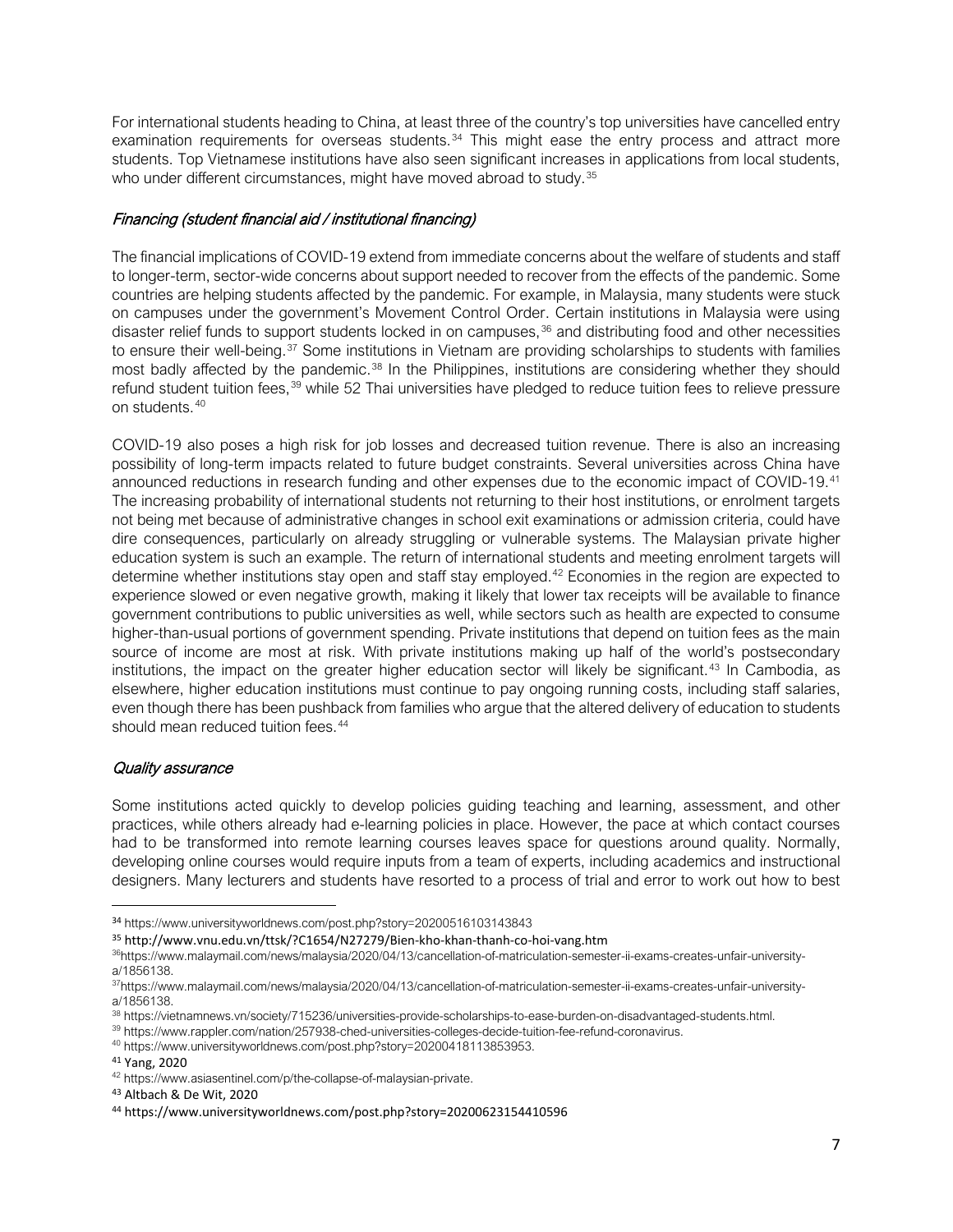implement online learning during the pandemic, leading to potential short-term disruption to the learning and evaluation processes. Other challenges potentially affecting the quality of remote learning during COVID-19 include students' possible lack of self-motivation to learn independently, or a lack of training for students and staff needed to engage optimally in remote learning technologies, software, and other processes.<sup>[45](#page-7-0)</sup> The pandemic has also urged reflection on outdated policies. In Korea, for example, the Ministry of Education was recently required to confront a policy that had previously prevented all universities from providing more than 20 percent of classes online.[46](#page-7-1)

## Outlook and recommendations

Persistent waves of new COVID-19 infections make it difficult to estimate when campuses will reopen. In Vietnam, a three-month period without any local transmission of COVID-19 was broken at the end of November 2020 as new cases required higher education institutions to resume online learning.<sup>[47](#page-7-2)</sup> Similarly, universities in Malaysia were asked to move courses and registrations online on the day the new academic year was set to start and international students' entry into the country was postponed until 31 December 2020 – a particular concern for private institutions that rely on international students. [48](#page-7-3) While many higher education institutions are still grappling with the challenges resulting from closures or moving to remote learning platforms, several reports are moving towards using this experience to influence systemic change. Cambodian higher education, for example, has developed a range of policy interventions in the past few years to improve enrolments, staff capacity and the quality of education. The pandemic has shed light on the necessity to expand the policy base to include ICT infrastructure as well as investing in human capital to advance the economy in the 4IR.<sup>[49](#page-7-4)</sup> Similar realizations of policy gaps happened in Thailand, where the Thai government has developed a number of policies to advance digital infrastructure, skills formation, and target industries towards the 4IR, but realized through the COVID-19 pandemic the need for broader educational reform, including teacher's qualifications, training programs, curriculum development to teaching pedagogy and examination methods.<sup>[50](#page-7-5)</sup>

Remote or, at the very least, blended teaching and learning, is likely to remain the reality for most higher education institutions in the immediate future. Korea is moving towards a hybrid system, where the best features of online and face-to-face education are combined to optimize teaching and learning.[51](#page-7-6) Speaking at the World Access to Higher Education Day conference, the Chairperson of the Philippine Commission on Higher Education noted that 'from now on, flexible learning will be the norm. The old paradigm of face-to-face versus online will disappear. In its place is a flexible system that will move across options throughout a student's life and university years.<sup>7[52](#page-7-7)</sup> E-learning has been one of the fastest-growing markets worldwide, yet, until now, it has played a peripheral role in higher education sectors of most EAP countries. This is likely to change at a swift pace.

Other opportunities emerging from the pandemic include increased collaborations between institutions and the private sector, as well as moving the focus from *how* students are taught to *what* institutions are teaching, reflected in efforts to create more interdisciplinary qualifications.<sup>[53](#page-7-8)</sup> An important lesson from the COVID-19 emergency response is that access to devices and infrastructure is only part of the solution. For more flexible

- <span id="page-7-3"></span><sup>48</sup> https://www.timeshighereducation.com/news/malaysias-u-turn-reopening-campuses-leaves-students-lurch;
- https://monitor.icef.com/2020/10/malaysia-orders-universities-online-and-restricts-foreign-student-entry/; https://www.universityworldnews.com/post.php?story=2020120216283461
- <span id="page-7-4"></span><sup>49</sup> https://www.universityworldnews.com/post.php?story=20201020094948838

<span id="page-7-0"></span><sup>45</sup> [https://theconversation.com/coronavirus-universities-are-shifting-classes-online-but-its-not-as-easy-as-it-sounds-133030.](https://theconversation.com/coronavirus-universities-are-shifting-classes-online-but-its-not-as-easy-as-it-sounds-133030)

<span id="page-7-1"></span><sup>46</sup> Hong, 2020

<span id="page-7-2"></span><sup>47</sup> https://e.vnexpress.net/news/news/100-000-students-asked-to-stay-home-as-universities-deal-with-fresh-covid-19 outbreak-4200390.html

<span id="page-7-5"></span><sup>50</sup> https://thegeopolitics.com/thailands-covid-19-education-crisis/

<span id="page-7-6"></span><sup>51</sup> https://www.weforum.org/agenda/2020/11/lessons-from-south-korea-on-the-future-of-online-education/

<span id="page-7-7"></span><sup>52</sup> https://www.universityworldnews.com/post.php?story=20201120100921758

<span id="page-7-8"></span><sup>53</sup> https://www.cnbc.com/2020/10/21/how-the-national-university-of-singapore-has-adapted-for-the-pandemic.html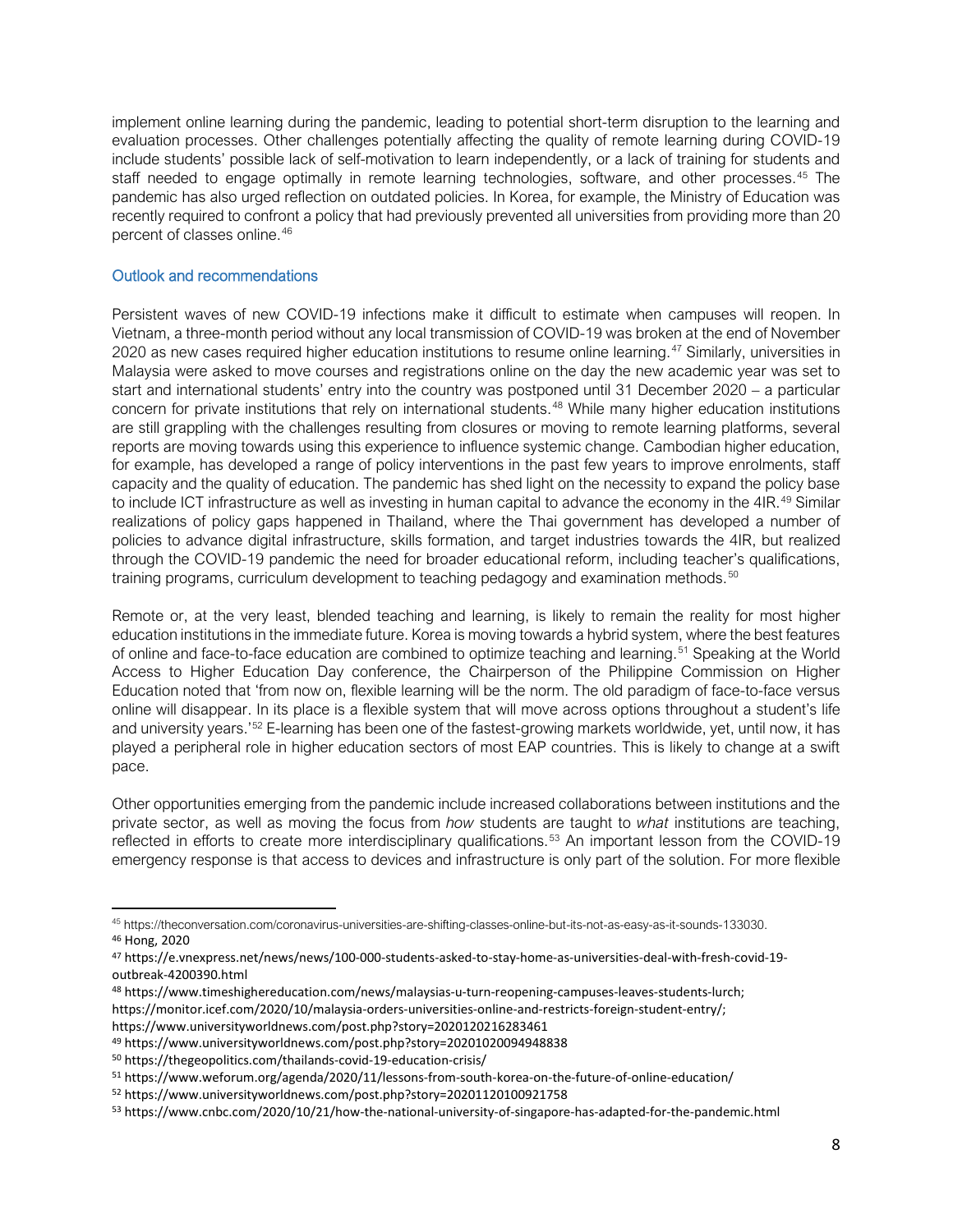and technologically advanced education systems to flourish require long-term thinking and systematic transformations.

The World Bank's COVID-19 crisis response<sup>[54](#page-8-0)</sup> identifies several longer-term challenges that the higher education sector in general could face beyond the pandemic. Those that relate directly to the EAP region include:

- *Increased or more pronounced inequalities*. Currently, the move to remote learning has already exacerbated inequalities between those with and those without access to devices, infrastructure, skills, technology, and the internet. In future, it is expected that students already experiencing socioeconomic hardships will be less likely to return to university because of increased financial and situational constraints (including family obligations, changes in personal circumstances, and support networks diminished or dismantled by campus closures).
- *Reduced public and private funding for higher education.* In response to greater funding demands from the health sector to deal with the pandemic, as well as general economic contraction, public and private funding intended for higher education might either be redirected or significantly reduced for some time.
- *Permanent closures of programs and institutions*. Rapid expansion of higher education in the EAP region resulted in the establishment of many smaller and private institutions, both of which depend heavily on tuition fees for revenue. The expected reduction in funds to support the sector could lead to the closure of such institutions.
- *Reduced mobility in higher education*. A shift in demand for local, international, and remote programs is expected, which will have an impact on different aspects of the sector, including competition for placements.
- *Quality issues*. Concerns about the quality of remote learning, particularly if not guided by policy and accountability measures, might lead to an increase in graduate unemployment. Further, diminished learning and student failure could have implications for the quality of knowledge, skills, and proficiencies of graduates.
- *Less collaborative, international research*. This would also imply less research funding and accompanying international recognition.

In response to these and other challenges, the following are recommended.

# Strategic directions for institutions

- 1. *Diversify funding*. Seek diversification of financing sources, including working with private sector partners, foundations, multilaterals, and international organizations.
- 2. *Develop infrastructure*. Tertiary education systems could emerge stronger if they take this opportunity to develop digital infrastructure focused on more agile and flexible systems. This could take place through the strategic allocation of institutional funding to expand and update technological infrastructure for digital pedagogy, investing in learning science, and training of faculty members. Institutions, staff, and students who are equipped with good infrastructure, resources, and skills, and who were already engaged in a culture of using technology for teaching and learning, had a much easier transition to remote learning. Investing in collaborations known as National Research and Education Networks (NRENs) with infrastructure providers could also have widespread benefits.
- 3. *Increase collaboration*. Investing in public-private partnerships could tackle many challenges related to accessing innovative technologies, infrastructure, and digital skills training.<sup>[55](#page-8-1)</sup> Many organizations, including the World Bank and UNESCO, have shared a range of resources for countries to use.<sup>[56](#page-8-2)</sup> Building collaborative relationships with open universities could also guide policy and practice related to quality.

<span id="page-8-0"></span><sup>54</sup> [http://pubdocs.worldbank.org/en/621991586463915490/WB-Tertiary-Ed-and-Covid-19-Crisis-for-public-use-April-9.pdf.](http://pubdocs.worldbank.org/en/621991586463915490/WB-Tertiary-Ed-and-Covid-19-Crisis-for-public-use-April-9.pdf)

<span id="page-8-1"></span><sup>55</sup> [https://www.weforum.org/agenda/2020/03/3-ways-coronavirus-is-reshaping-education-and-what-changes-might-be-here-to-stay/.](https://www.weforum.org/agenda/2020/03/3-ways-coronavirus-is-reshaping-education-and-what-changes-might-be-here-to-stay/)

<span id="page-8-2"></span><sup>56</sup>For example[, https://en.unesco.org/covid19/educationresponse/solutions](https://en.unesco.org/covid19/educationresponse/solutions) an[d https://www.worldbank.org/en/topic/edutech/brief/edtech](https://www.worldbank.org/en/topic/edutech/brief/edtech-covid-19)[covid-19.](https://www.worldbank.org/en/topic/edutech/brief/edtech-covid-19)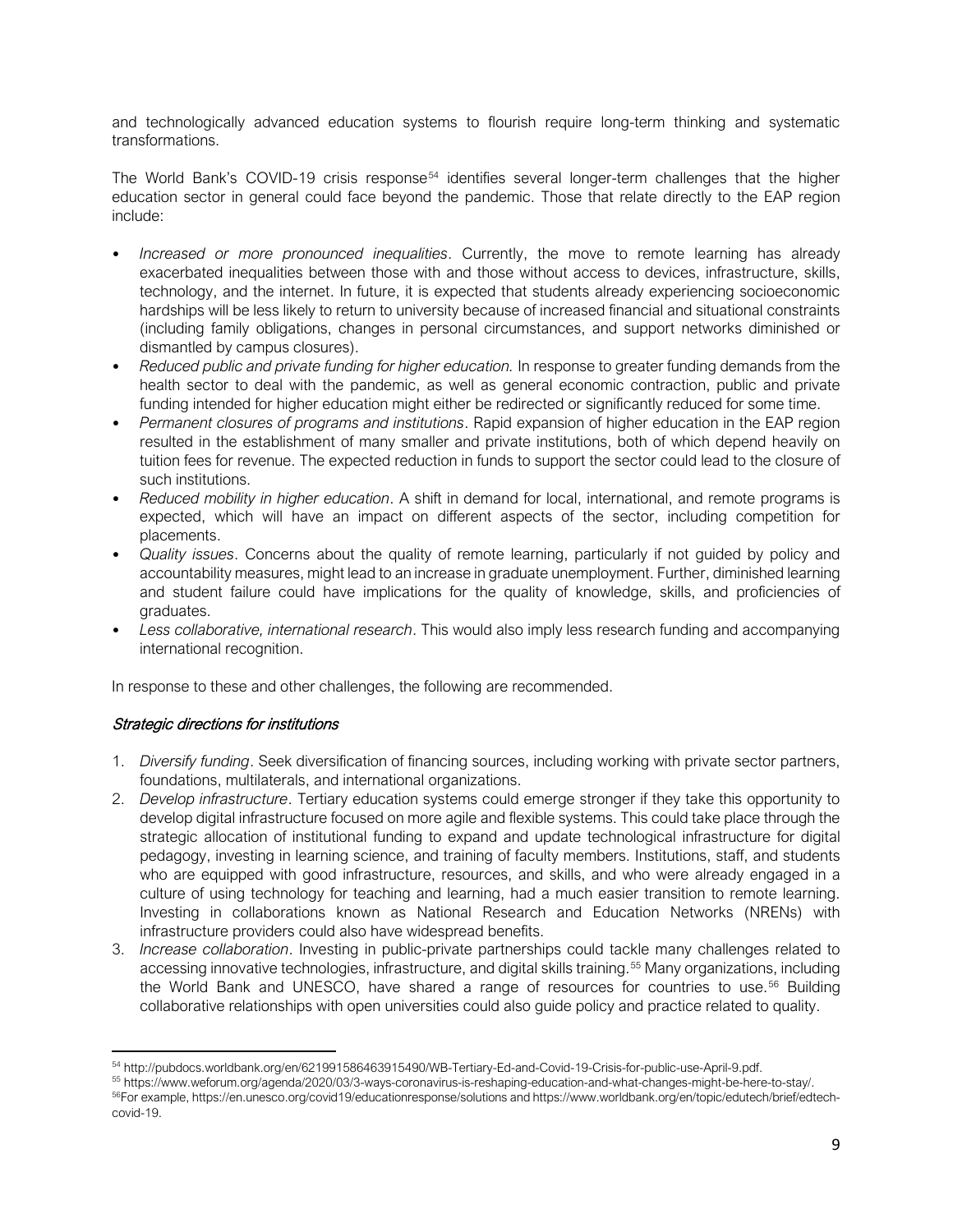4. *Position universities as critical contributors to national priorities*. Beyond the need for specialist research, resources, and knowledge to combat COVID-19, the EAP region is often plagued by environmental challenges. Universities could be critical partners in tackling challenges affecting all sectors of society.

# For policy and accountability

- 5. *Coordinate national efforts to develop infrastructure, digital skills training, and other technical capacities*. Such policies might already exist in advancing countries toward the 4IR, but they need to be revisited with lessons learnt from the COVID-19 experience.
- 6. *Develop and implement quality assurance regulations for flexible learning*, while adding aspects of accountability and transparency.
- 7. *Draft policies on the ethics and security of technology*. Cambodian citizens have raised concerns about a new policy allowing the government unlimited surveillance of telecommunications and control of media and social media.<sup>[57](#page-9-0)</sup> Policies guiding the extent of democracy, privacy, and the rights of citizens need to guide ethical use of technologies, even during times of crisis.
- 8. *Implement data management and quality measures*. More data require better ways of managing data.
- 9. *Tackle the digital divide in policies*. Arguably the widest referenced challenge experienced in implementing remote learning in EAP and other regions is the digital divide. Students from poorer families, living in rural areas, or who are marginalized in other ways, are often excluded from innovations. This should be kept in mind when introducing new measures to advance flexible learning pathways. Other initiatives that could be considered to enhance equity include assessing the terms, conditions, and scale of student loans and grant programs, and greater provisioning of no-cost educational resources for institutions serving disadvantaged populations or providing dedicated additional support programs for vulnerable students.

# For teaching and learning

- 10. *Flexible learning pathways*. Introduce more aspects of flexible learning into regular face-to-face courses. In addition, introduce a variety of courses to complement national skills needs.
- 11. *Invest in low-tech innovations*. Parallel with investments in high-tech approaches to advance flexible learning, universities should also consider developing low-tech innovations. With an expected decline in government funding, compounded by potential losses of income through a decline in student fees, it is important for universities to think innovatively about implementing low-tech options, sharing technologies and resources, or even optimizing the use of existing learning management systems.
- 12. *Create new opportunities for national and international students* by expanding online options for potential international students and introducing virtual exchange alliances and virtual internships. Universities across the globe will have to consider how they can access the market for shorter courses, micro-credentials, or digital certifications.<sup>[58](#page-9-1)</sup>
- 13. *Ensure that university teachers and students are appropriately trained in educational technology.* For teachers, this will include training beyond technical capabilities to include the integration of pedagogy and technology.

<span id="page-9-0"></span><sup>57</sup> [https://thediplomat.com/2020/04/cambodias-lost-digital-opportunity-in-the-covid-19-fight/.](https://thediplomat.com/2020/04/cambodias-lost-digital-opportunity-in-the-covid-19-fight/)

<span id="page-9-1"></span><sup>58</sup> [https://www.universityworldnews.com/post.php?story=20200403133447141.](https://www.universityworldnews.com/post.php?story=20200403133447141)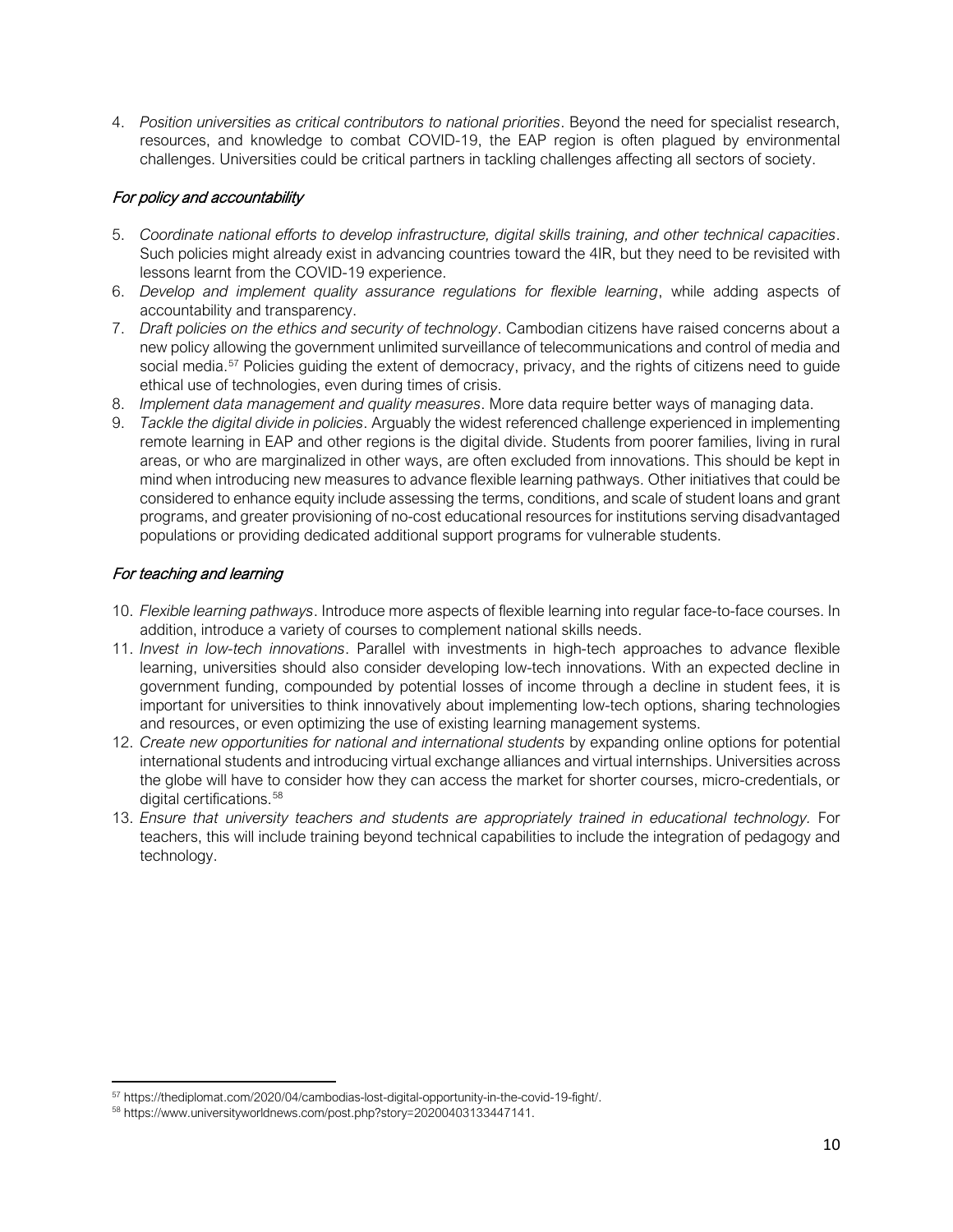#### **References**

- Altbach, P.G., & De Wit, H. 2020. Postpandemic outlook for higher education is bleakest for the poorest. *Higher education in Southeast Asia and beyond*. Special edition. June, 8: 5-9.
- BPS Statistics Indonesia. 2019. Telecommunication Statistics in Indonesia. https://www.bps.go.id/publication.html?Publikasi%5BtahunJudul%5D=2019&Publikasi%5BkataKunci %5D=internet&Publikasi%5BcekJudul%5D=0&yt0=Show
- British Council. 2020. 'HE institutions face 'battle' for Chinese students as 39 percent of applicants unsure about cancelling study plans.' [https://www.britishcouncil.org/contact/press/higher-education-chinese](https://www.britishcouncil.org/contact/press/higher-education-chinese-students-covid-report)[students-covid-report.](https://www.britishcouncil.org/contact/press/higher-education-chinese-students-covid-report)
- British Council. 2020b. East Asia watch: How are Thai universities adapting during Covid-19. Retrieved from: [https://education-services.britishcouncil.org/insights-blog/east-asia-watch-how-are-thai-universities](https://education-services.britishcouncil.org/insights-blog/east-asia-watch-how-are-thai-universities-adapting-during-covid-19)[adapting-during-covid-19](https://education-services.britishcouncil.org/insights-blog/east-asia-watch-how-are-thai-universities-adapting-during-covid-19)
- Chen, L. 2020. Reflecting online/distance learning in higher education under Covid-19: Bitter lessons from Timor-Leste. Retrieved from: [https://shapesea.com/op-ed/covid-19/reflecting-online-distance](https://shapesea.com/op-ed/covid-19/reflecting-online-distance-learning-in-higher-education-under-covid-19-bitter-lessons-from-timor-leste/)[learning-in-higher-education-under-covid-19-bitter-lessons-from-timor-leste/](https://shapesea.com/op-ed/covid-19/reflecting-online-distance-learning-in-higher-education-under-covid-19-bitter-lessons-from-timor-leste/)
- CNN Philippines. 2020. 'School year of colleges and universities cut short by Covid-19.' [https://www.cnnphilippines.com/news/2020/4/15/college-university-end-of-school-year.html.](https://www.cnnphilippines.com/news/2020/4/15/college-university-end-of-school-year.html)
- Dunrong, B., & Jin, L. 2020. China. Temporary action or new model experiment? Teaching at Chinese universities in the time of Covid-19. *Higher education in Southeast Asia and beyond*. Special edition. June, 8: 38-40.
- European University Association, 2020. 'The impact of the Covid-19 crisis on university funding in Europe. Lessons learnt from the 2008 global financial crisis' [https://www.eua.eu/downloads/publications/eua%20briefing\\_the%20impact%20of%20the%20covid-](https://www.eua.eu/downloads/publications/eua%20briefing_the%20impact%20of%20the%20covid-19%20crisis%20on%20university%20funding%20in%20europe.pdf)[19%20crisis%20on%20university%20funding%20in%20europe.pdf](https://www.eua.eu/downloads/publications/eua%20briefing_the%20impact%20of%20the%20covid-19%20crisis%20on%20university%20funding%20in%20europe.pdf)
- Hiep-Hung Pham & Tien-Thi-Hanh Ho. 2020. Toward a 'new normal' with eLearning in Vietnamese higher education during the post COVID-19 pandemic, *Higher Education Research & Development*, 39:7, 1327-1331, DOI: 10.1080/07294360.2020.1823945
- Holliday, I., & Postiglione, G. A. 2020. Hong Kong. Higher education and the 2020 outbreak: We've been here before. *Higher education in Southeast Asia and beyond*. Special edition. June, 8: 41-43.
- Hong, B. 2020. Korea. Covid-19 pandemic and South Korean higher education: A threat with a silver lining? *Higher education in Southeast Asia and beyond*. Special edition. June, 8: 44-47.
- International Association of Universities. 2020. The impact of Covid-19 on higher education around the world. Retrieved from: [https://www.iau-aiu.net/IMG/pdf/iau\\_covid19\\_and\\_he\\_survey\\_report\\_final\\_may\\_2020.pdf](https://www.iau-aiu.net/IMG/pdf/iau_covid19_and_he_survey_report_final_may_2020.pdf)
	-
- Joaquin, J.J.B., Biana, H.T. & Dacela, M.A. 2020. The Philippine Higher Education Sector in the Time of COVID-19. *Front. Educ*. 5:576371. doi: 10.3389/feduc.2020.576371
- Lim, M. 2020. 'Educating despite the Covid-19 outbreak: lessons from Singapore. [https://www.timeshighereducation.com/search?e=404&search=blog%20educating%20despite%20c](https://www.timeshighereducation.com/search?e=404&search=blog%20educating%20despite%20covid%2019%20outbreak%20lessons%20singapore) [ovid%2019%20outbreak%20lessons%20singapore.](https://www.timeshighereducation.com/search?e=404&search=blog%20educating%20despite%20covid%2019%20outbreak%20lessons%20singapore)
- Pham, T., & Nguyen, H. 2020. Vietnam. Covid-19: Challenges and opportunities of Vietnamese higher education. *Higher education in Southeast Asia and beyond*. Special edition. June, 8: 22-24.
- Price, S. 2020. 'Teachers Grapple with Online Classes As South Korea Goes Back To School.' forbes.com, April 10. [https://www.forbes.com/sites/steveprice/2020/04/10/teachers-grapple-with-online-classes](https://www.forbes.com/sites/steveprice/2020/04/10/teachers-grapple-with-online-classes-as-south-korea-goes-back-to-school/#417ccd21386f)[as-south-korea-goes-back-to-school/#417ccd21386f.](https://www.forbes.com/sites/steveprice/2020/04/10/teachers-grapple-with-online-classes-as-south-korea-goes-back-to-school/#417ccd21386f)